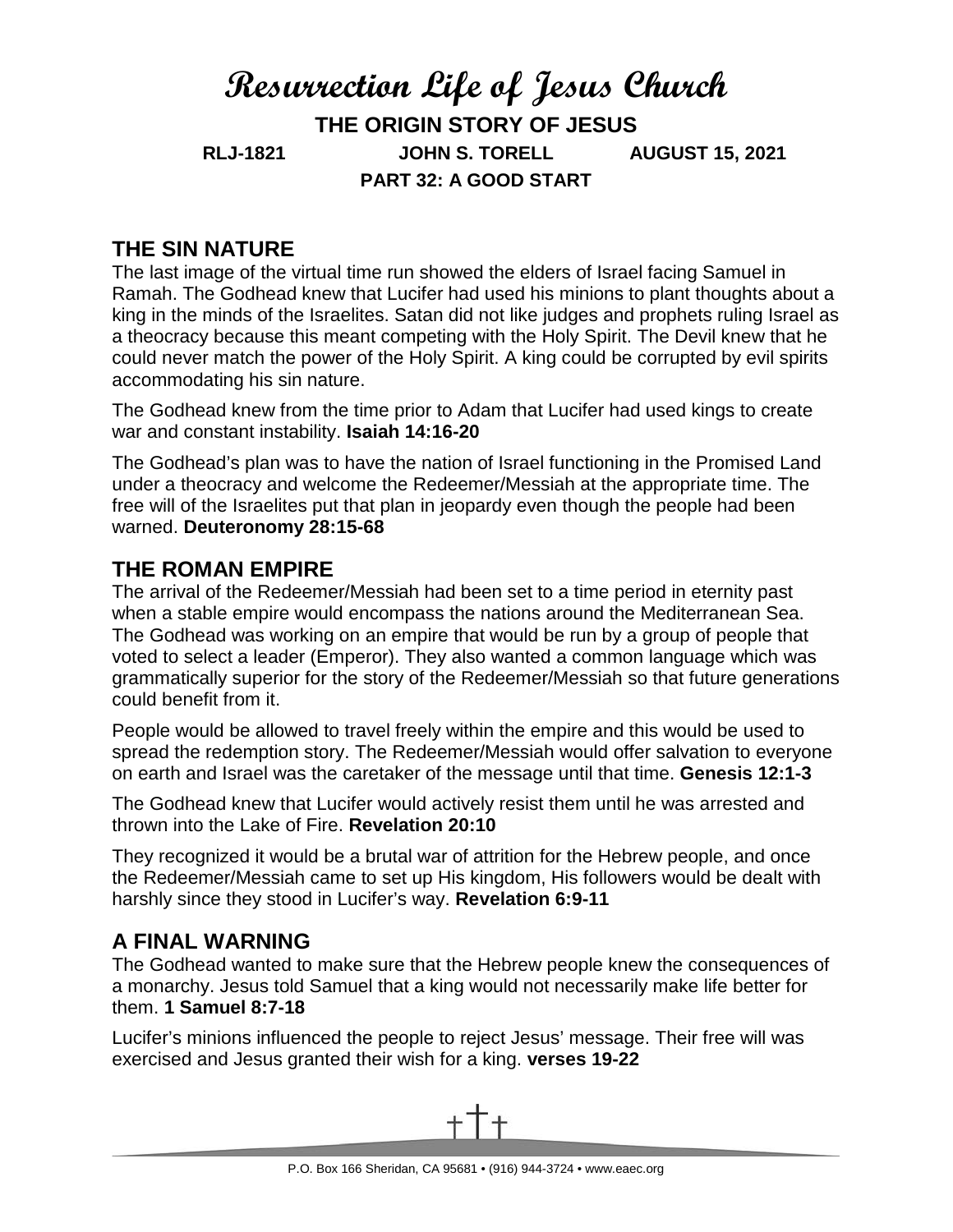## **THE KING**

The Godhead was not going to let Lucifer pick the first king and Samuel was instructed to anoint the man Jesus was sending to him. **1 Samuel 9:15-20**

A cynic might claim that the Godhead was setting Saul up for failure. But this was not the case. He would have a real chance to serve the Lord and for his family to be in the bloodline of the future Messiah.

Saul was picked because he was humble with a pure heart and belonged to a small family from the tribe of Benjamin. **verse 21**

#### **SAUL'S CORONATION**

Samuel took his calling seriously and started the process of making Saul the king. **verses 22-27**

Samuel anointed Saul privately with oil and prophesied what he would do next. **1 Samuel 10:1-13**

Prior to Saul's coronation, Jesus rebuked the people for rejecting His theocracy. **verses 17-21**

Saul panicked and hid himself. **verse 22**

He was eventually located and presented to the people as their king. **verses 23-26**

Lucifer was not happy with the situation and used demon possessed men to mock Saul. **verse 27**

## **SAUL CONFIRMED AS KING**

Lucifer wasted no time attacking Israel. This was a worst-case scenario since Saul did not have an army. **1 Samuel 11:1-3**

Saul became angry and the Spirit of the Lord came upon him so that he rallied Israel and went out to meet the enemy. **verses 4-10**

Saul had no experience as a military commander, nevertheless, he led his troops in a fierce attack and defeated the enemy. Jesus ordered his angels to ensure the rookie king had a decisive victory. **verse 11**

# **HUMILITY & MEEKNESS**

The people demanded that the men who mocked Saul be put to death. Saul rejected their claim since he saw no need to execute these men. It became clear to the people that God had chosen Saul to be their king. **verses 12-15**

## **SUMMARY**

Saul's life did not end well even though he had a solid start. The blame cannot be laid at God's feet; rather, it was the result of poor decisions and a failure to obey the Lord that almost saw his bloodline wiped out.

It was never the Godhead's intention for Saul to miss the mark. Jesus did everything to ensure that Saul's reign was a success. So what went wrong? Free will.